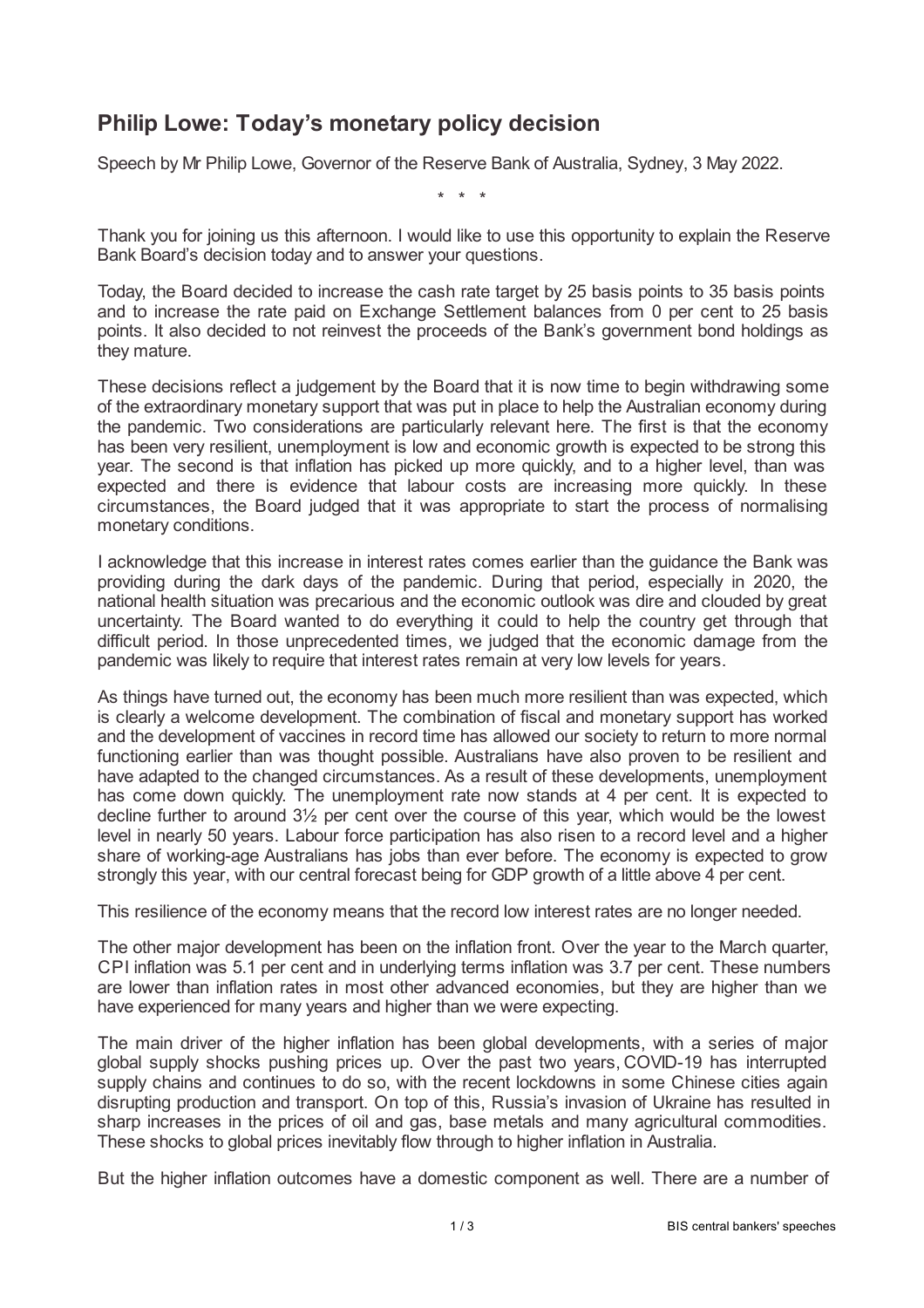areas where strong demand is putting pressure on available capacity, with many firms reporting difficulty in hiring workers with the right skills. This pressure on capacity is reflected in the broadening of the areas in which prices are rising more quickly than they have for some time. Firms in a range of industries are now indicating that they are prepared to pass cost increases through to consumer prices.

Looking forward, we expect a further increase in the inflation rate as the effects of global developments wash through the year-ended figures. We then expect inflation to start moderating as some of the supply disruptions are resolved and/or as prices settle at a higher level – for inflation to stay high, prices need to keep increasing at a fast rate, not only settle at a high level. An offsetting influence over time will be stronger growth in labour costs as the labour market tightens. Our central forecast – which is based on an assumption of further interest rate increases – is that underlying inflation will decline to the top of the target band in 2024. If interest rates were to remain unchanged, inflation would be higher than this.

Over recent years, the Board has placed considerable emphasis on trends in growth in labour costs when making its decisions. This is because, over the medium term, there is a strong link between the inflation rate and the rate of growth of labour costs. Given that we operate a flexible medium-term inflation target, we are generally prepared to look through year-to-year variability in the inflation rate caused by supply-side shocks or exchange rate movements. This is because if these shocks do not flow through to a persistent change in growth of labour costs, inflation should return to a lower rate once the effect of the shock passes. But if supply-side shocks do lead to a persistent shift in labour cost growth, inflation will not return to where it was before.

This focus on trends in labour costs was evident in the Board's communication after the previous meeting when we stated that over coming months we would be assessing important additional evidence on both inflation and the evolution of labour costs.

The evidence that we have received since then on inflation is clear. It was high. And higher than expected. On labour costs, while the various data on labour costs for the March quarter compiled by the ABS are yet to be released, other evidence received over the past month through our business liaison and various business surveys has indicated that there is now stronger upward pressure on labour costs and that this is likely to continue. We expect to see this in the ABS data in the period ahead. In a tight labour market, some firms are paying higher wages to attract and retain staff. This is especially so given that inflation is high and workers are experiencing cost of living pressures. There is still considerable inertia in the wages system from multi-year enterprise agreements and current public sector wages policies, but the direction of change is now clear.

Given this evidence on inflation and wages and the very low level of interest rates, the Board decided that now was the right time to start the process of normalising interest rates.

We also decided that we would not reinvest the proceeds of maturing government bonds. This means that our bond holdings and balance sheet will decline as bonds mature. Our balance sheet will also decline substantially in 2023 and 2024 as banks repay the funding made available under the Term Funding Facility. This contraction of our balance sheet will contribute to some tightening of financial conditions in Australia and so assist with the return of inflation to target. The Board currently has no plans to sell the government bonds it purchased during the pandemic and intends to allow the portfolio to run down in a predictable way as bonds mature. This decision to proceed with quantitative tightening does not rule out a return to quantitative easing sometime in the future, should circumstances require that.

Given the outlook for the economy and inflation, further normalisation of interest rates will be required. In making its decisions, the Board will continue to be guided by the evidence on both inflation and the labour market. We will also continue to be flexible and responsive to changing circumstances. We will do what is necessary to ensure that inflation outcomes are consistent